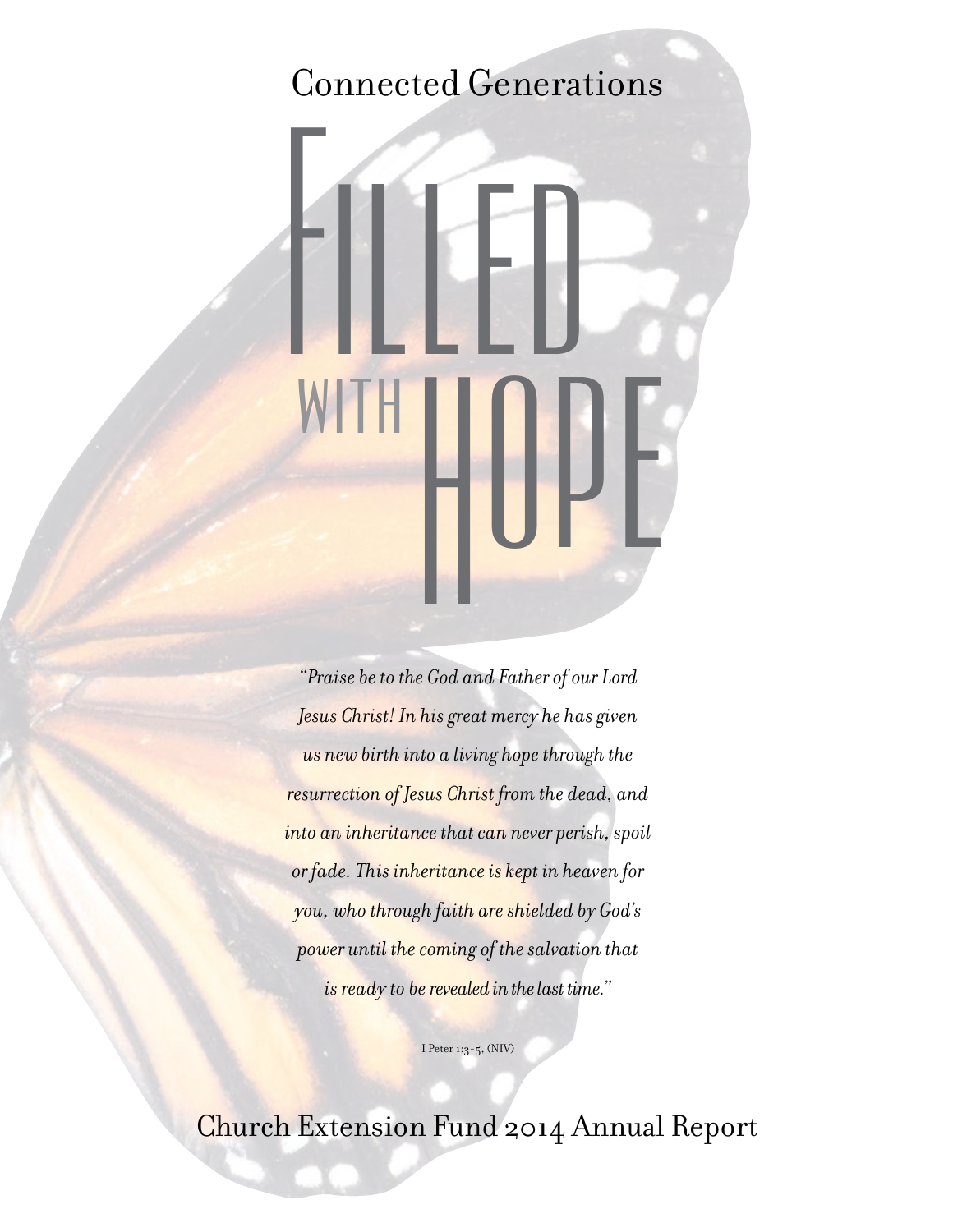# Connected Generations WITHHOPE

#### **Our congregations are filled to overflowing with people of hope.**

In this year's annual report, we celebrate that joyful, abiding hope through the stories of three congregations.

In Lord of New Life Lutheran Church in Midland, we see how faith, patience and courage have kept hope alive when prayers were not immediately answered.

At St. Peter Lutheran of Macomb, we discover how "inexpressible hope" has opened the way to new ministries.

And at Messiah Lutheran of Clio, we witness how hope has laid the foundation for continuing growth and service.

These stories also illustrate the role Church Extension Fund has been honored to play in supporting God's people of hope. For 114 years, we have worked with churches across Michigan, always seeking to glorify God…and always filled with hope.

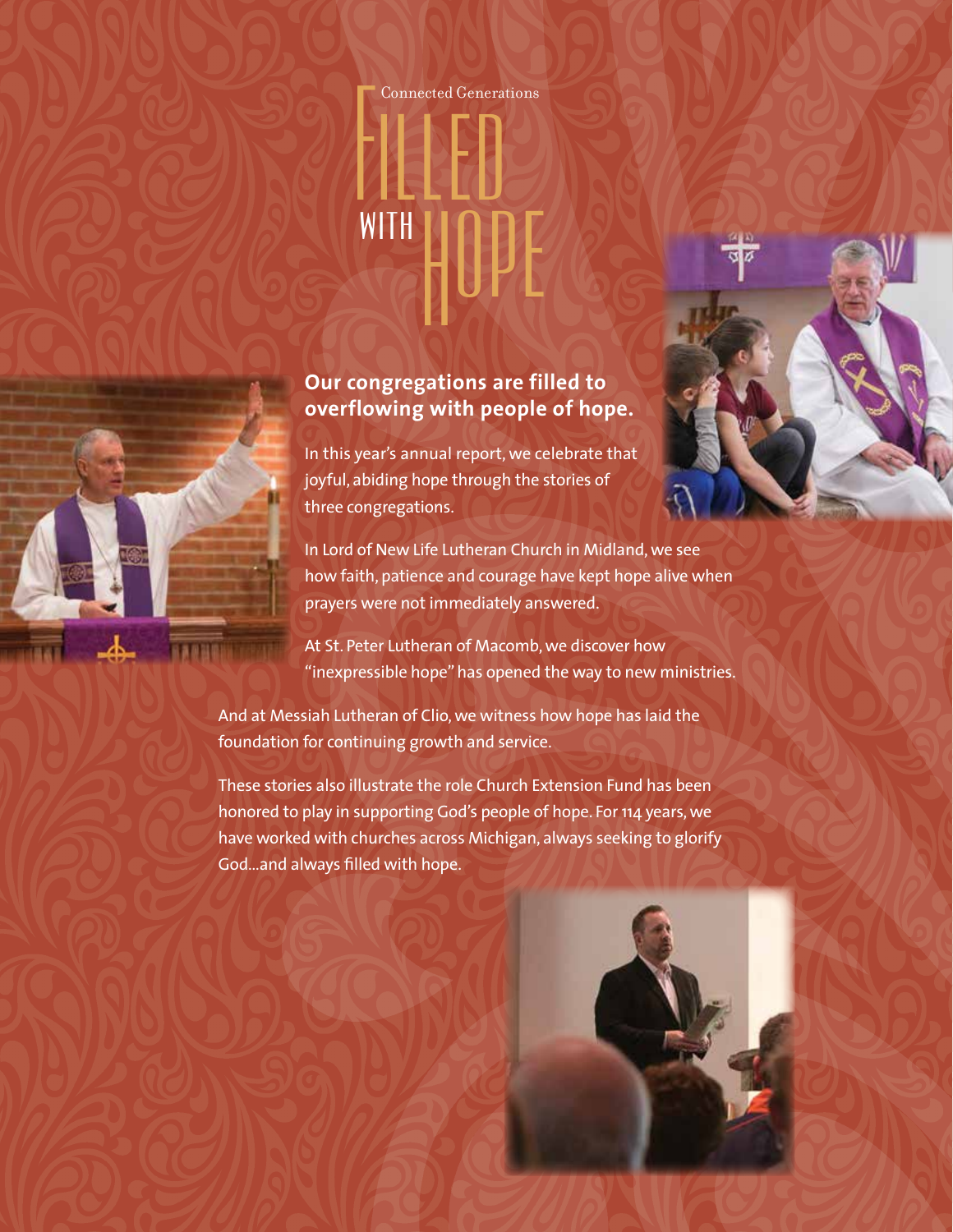

Dear Investors and Friends of CEF:

It's remarkable to think that Church Extension Fund was founded in 1901 — 114 years ago — by a group of clergy and laymen in search of funds to build new mission churches. Clearly, they were *Filled With Hope* as they sought to pave the way for spreading the Gospel to future generations. Ever since then, CEF has remained true to its original mission: **helping build churches.**

In 2014, God continued to bless that mission. The fiscal year ending December 31, 2014 proved to be another year of financial stability for the Church Extension Fund in the Michigan District. Reserve dollars increased to \$95.4 million, further positioning CEF to meet all the borrowing needs of congregations in the Michigan District. Net Assets (equity) of the Fund increased to \$56 million, providing a healthy capital ratio in excess of 20 percent, nearly double that of ratios common to many other financial institutions.

Total Assets of the Fund diminished \$1.5 million in 2014 over year-end 2013 as loan balances outstanding declined, with many congregations accelerating their pay-down of debt. However, we predict that loans outstanding will begin to grow as evidenced by several new construction projects slated for groundbreaking in the spring of 2015.

In 2014, CEF was also blessed with assets that allowed us to expand our mission going forward to **help build-up churches**. That steadily growing list now includes:

- Grants for technology (currently being offered thru 2015)
- Leadership Training for Pastors & Principals, designed to help church professionals sharpen their skills
- Excel in Giving, a free electronic giving service provided at no cost to the churches and schools of the Michigan District
- Gift Planning Services at no cost to assist churches and their members steward their God-given resources

Like those who have gone before us, we are Filled With Hope in our Lord Jesus. We are also sincerely grateful to you, our investors, who share in that hope and partner with CEF in our mission to **help build and build-up churches**.

Filled with Hope, in Him,

Dr. Ronald L. Steinke President & CEO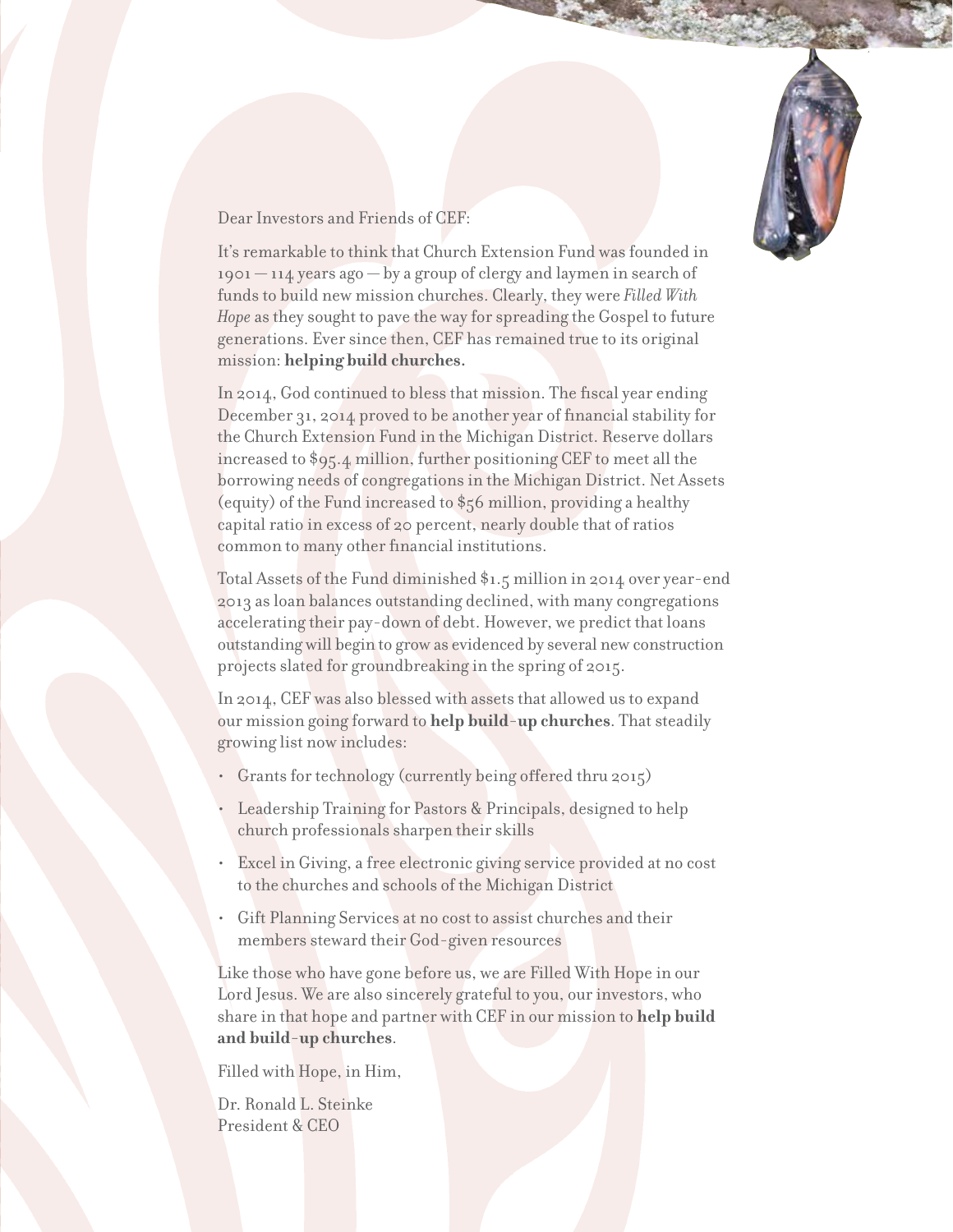## Lord of New Life Lutheran Church - Midland

*"For in this hope we were saved. Now hope that is seen is not hope. For who hopes for what he sees? But if we hope for what we do not see, we wait for it with patience."*

Romans 8:24-25 (NIV)



Sometimes, our prayers are answered with the word: "Wait." The waiting may take days. Months. Or, in the case of Lord of New Life, years. But ultimately our hope and faith are rewarded. We come to understand God's greater purpose.

It was in 1995 that the Michigan District established Lord of New Life in conjunction with Our Savior Lutheran Church of Midland. The mission of the newly planted church was to serve a cluster of Lutheran

families in Larkin Township, north of the city.

For five years, the ten charter members worshipped in a cemetery chapel and prayed for the time when they could build a worship space on five acres of land that had been purchased by Church Extension Fund for their future use.

But, year after year, the answer was: "Wait."

In 2000, the congregation moved into an abandoned one-room schoolhouse with



seating for 60, which they remodeled with a \$25,000 CEF mortgage loan. Despite their limited circumstances, members remained hopeful and steadfast in their mission of advancing the Gospel. Gradually, their number grew to 100. Many of the newcomers were Lutherans who had fallen away from the church.

The years passed, and the congregation pursued its mission with hope, patience and joy. In December of 2013, with the help of a generous bequest and financing from CEF, Lord of New Life broke ground on a 5,600 square foot worship and ministry facility.

Within a short time, attendance doubled. The church is now planning new



ministries, including a community-wide vacation Bible school.

"God has been most gracious," says Pastor Kurt Eichinger. "It's amazing the way the Lord has led people to fund our various projects — including a new organ, a stained glass window and paving for the parking lot. It's also amazing how God continues to bless us in our mission by bringing new people into the congregation."

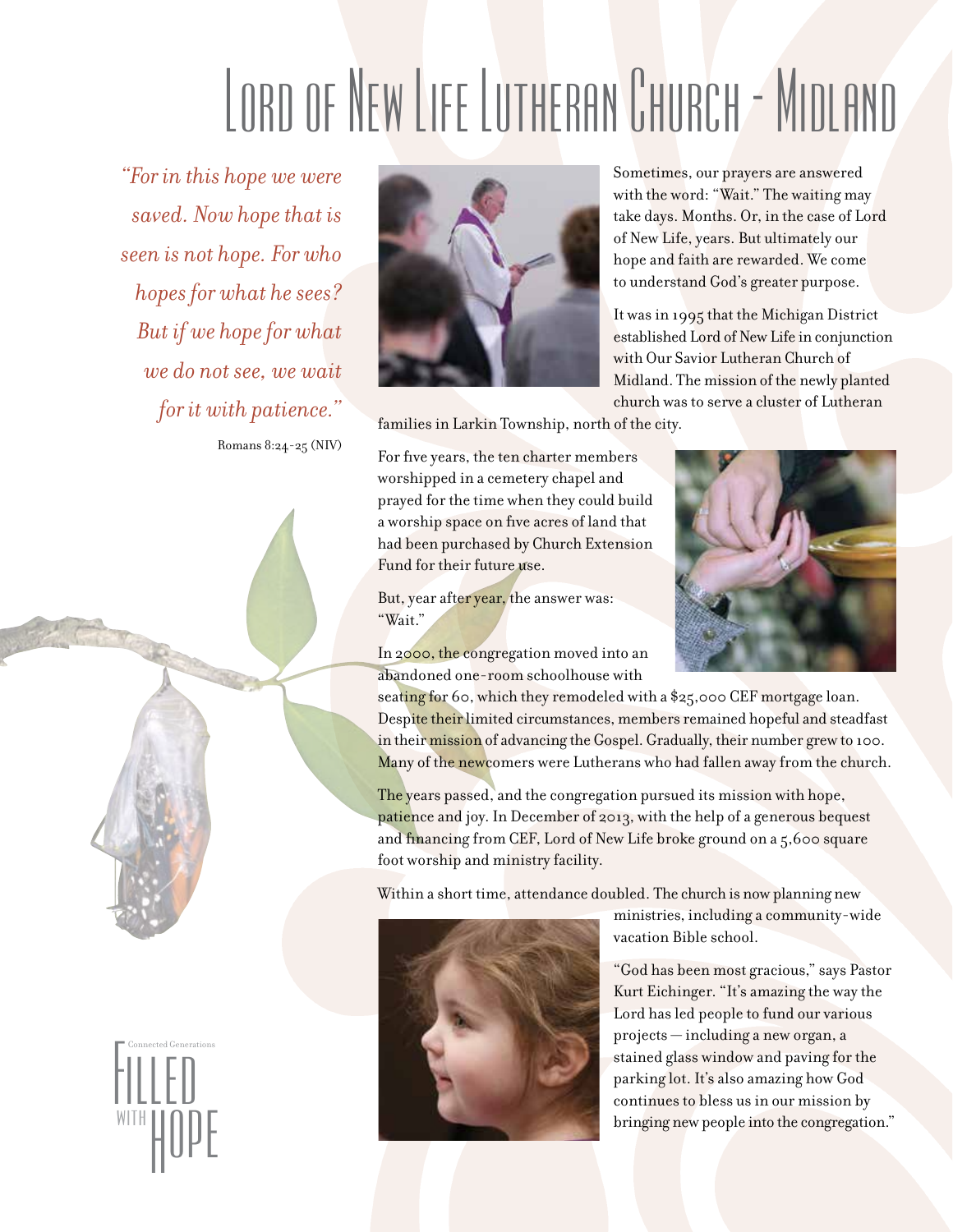## ST. PETER LUTHERAN OF MACOMB *"For everything that was*

In 1877, just 40 years after Michigan became a state, Immanuel Lutheran Church of Waldenburg built a school in what is now Macomb County. Five years later, 19 families from the Immanuel congregation established St. Peter Lutheran.

Since then, St. Peter's school and church have grown — sometimes dramatically through a series of expansion projects.



Today, church membership exceeds 3,750. And St. Peter-Macomb enrolls more than 570 children in its Preschool and K-8 school, making it the largest Lutheran elementary school in the Michigan District of the LC-MS.

For decades, much of St. Peter's focus has been on its school — which serves families from the surrounding area as well as the church. But now, with the completion of a new Fellowship Hall and Ministry Center, the congregation is poised to begin a new and powerful phase of ministry to the wider community.



"In 2004, we began laying the groundwork for a new Ministry Center hub and sanctuary," Senior Pastor Kenneth Wagener notes. "But in 2005, the congregation was forced to make a painful decision not to finish the Ministry Center and Fellowship Hall." For eight years, that portion of the building stood as an empty shell, used only for storage.

But all that changed this year, when a \$900,000 line of credit from Church

Extension Fund enabled St. Peter Lutheran to complete the long-awaited facilities. Today, the congregation is joyfully putting the finishing touches on a 5,700 square foot Fellowship Hall, a 700 square foot kitchen, and a 8,300 square foot Ministry Center.

Now the church is poised to begin a new phase of ministry. "We are a body of believers filled with inexpressible hope," says Pastor Wagener. "We have a heart for service, and we know that the Lord is leading us to make a difference in our community — to the glory of God through Jesus Christ."



*written in the past was written to teach us, so that through the endurance taught in the Scriptures and the encouragement they provide we might have hope."* Romans 15:4, (NIV)



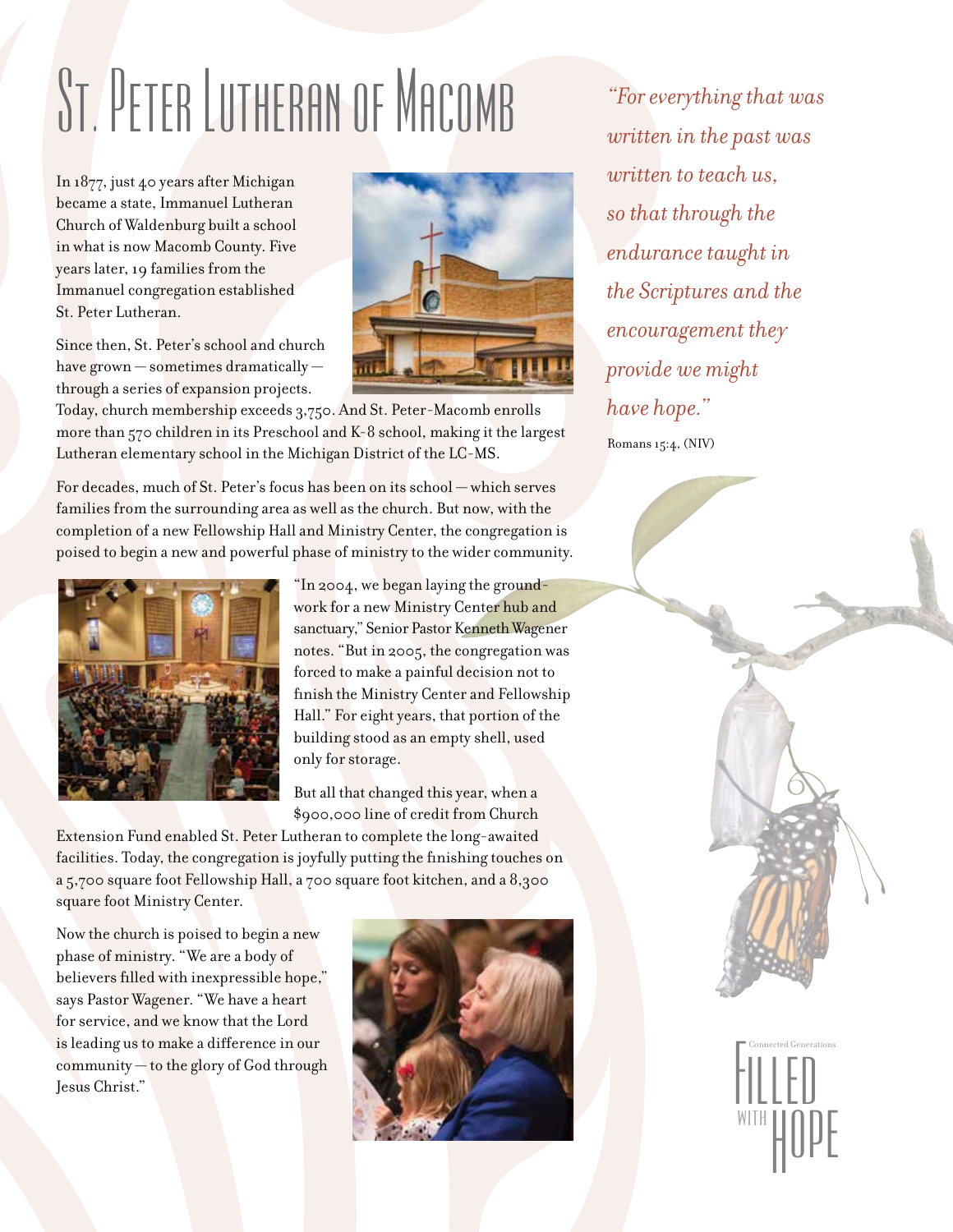

*"May the God of Hope fill you with all joy and peace in believing, so that by the power of the holy spirit you may abound in hope."*

Romans 15:13 (NIV)

Filled Generations WITH HOPE

#### MESSIAH LUTHERAN OF CLIO

Back in 1960, the town of Clio was not considered a promising location for a mission church. But that didn't stop 53 determined men and women who lived in the area from planting a new congregation there. The founders of Messiah Lutheran moved forward with unwavering faith and hope.

Today, the church has more than 1,900 baptized members. And the Messiah campus continues to grow and expand as it has for decades.



In 1984, the congregation built a new worship center that included a sanctuary, narthex, classrooms and gymnasium. Then in 2009, a generous gift made it possible to purchase nine acres just south of the church, expand the parking



lot by nearly 50 percent and create a driveway linked to the main road.

Now Messiah Lutheran is in the midst of yet another growth phase. Drawing on its \$1.2 million line of credit with CEF, the church has embarked on major renovations. The worship center has been refurbished with new carpeting, new pews, a fresh coat of paint, and major technology upgrades. The gymnasium the site of an innovative worship service

known as nXt — will be outfitted with new audio, upgraded video and projection displays as well as closed circuit monitors for broadcasting and overflow videos.

"This is our Preparing The Way project," says Senior Pastor Erik Cloeter. "After 50-some years, too many people in the Clio area still don't know where we are. Accessibility and visibility are the big issues. So we're dedicating these changes to our Lord's ministry and our call to make more and better disciples."

He goes on to add, "The last hope of this dying world is the church and every congregation that's pulling its weight. That's why we believe so strongly in the mission of CEF, which is dedicated to financing the expansion of God's church."

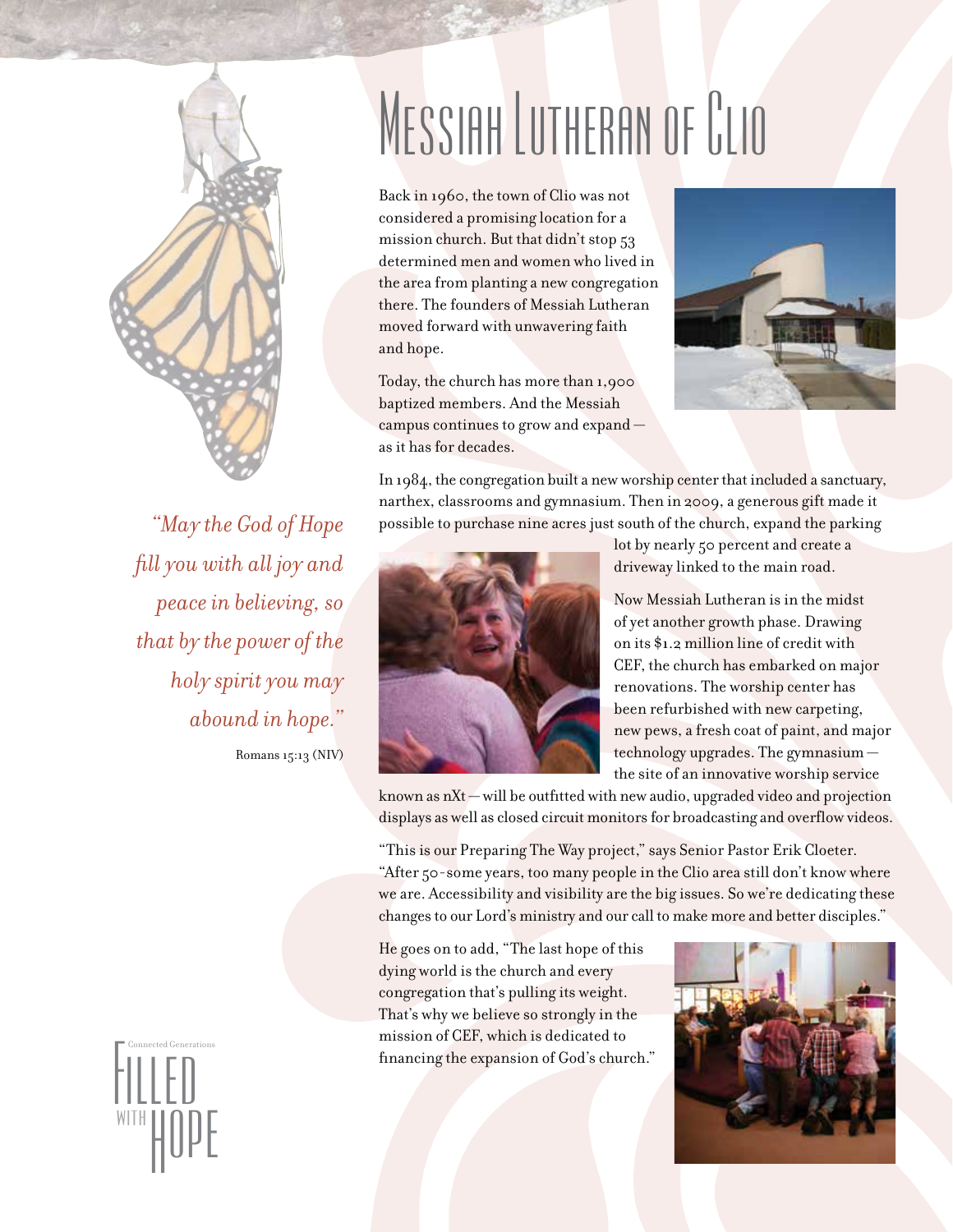

**Total Assets**  as of December 31, 2014

**New Loans**

77

**Net Assets (Equity)**  as of December 31, 2014 **16,17,1716** 

**New Loans Approved**  as of December  $31, 2014$ 

\$10,183,946

#### **Capital Ratio**

41

#### Grant available to every Michigan District Congregation and School for \$100

**Technology Updates**

**Investments (Deposits)**  as of December 31, 2014

\$217,698,249

Connected Generations WITH HOPE

### 2o14 Financials\*

As they have done for generations, our investors made it possible for CEF to provide financial resources to Lutheran ministries across the state.



\* Complete financial data and audited financial statements found in the 2015-16 Offering Circular.